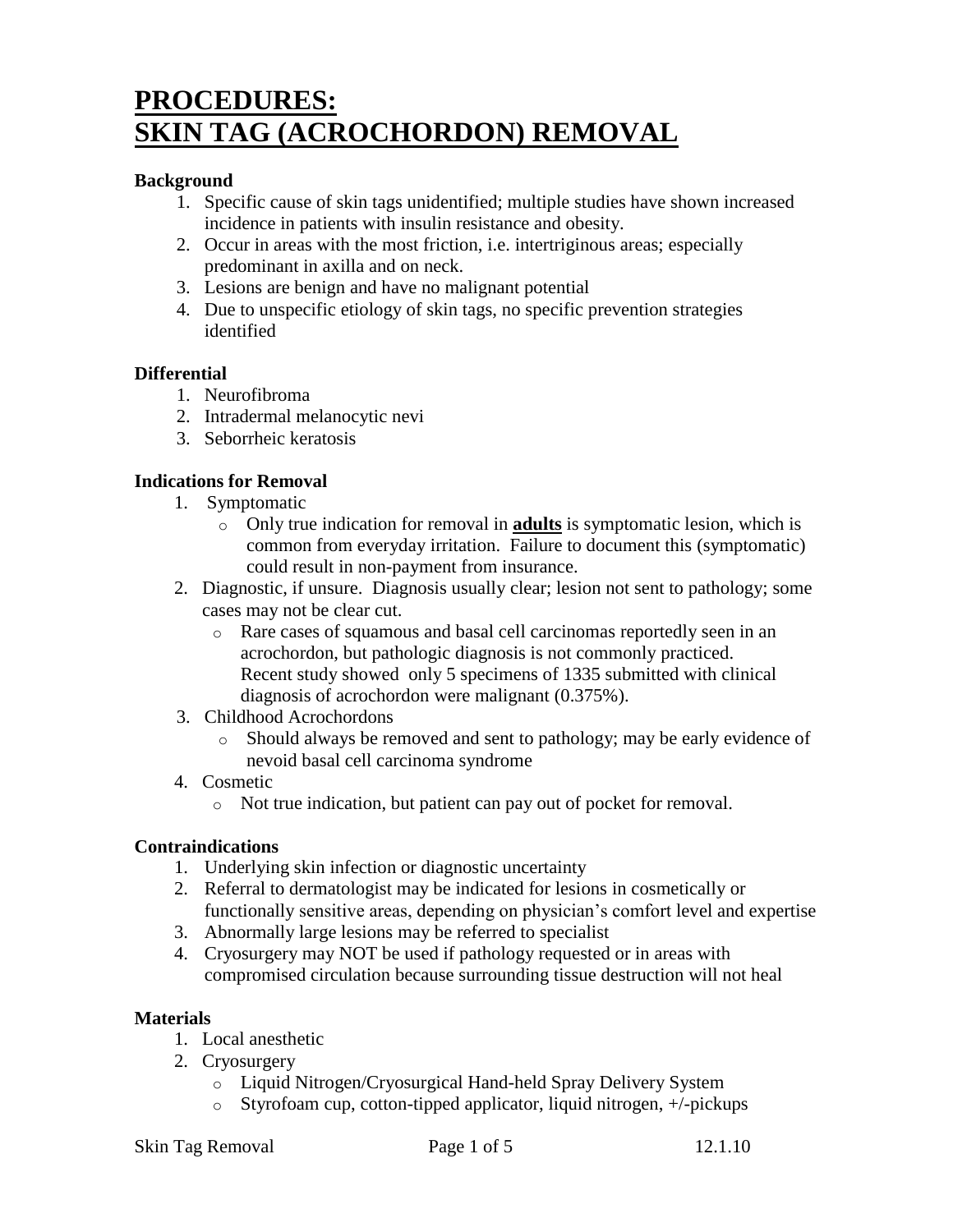- 3. Excision: alcohol, pickups, small iris scissors, Drysol or similar styptic agent
- 4. Electrosurgery
	- o Electrosurgical unit w/ or w/o smoke evacuator or bipolar electrocautery unit
- 5. Ligation
	- o Suture (usually silk; could use synthetic absorbable) or Dental Floss

# **Procedure**

- 1. Consent form completion after reviewing w/pt
	- o Complications to address: bleeding, scarring, pain, infection, electrical burns, pigment changes
		- If not all tissue is removed, there is small risk of recurrence
		- If all tissue is removed, that lesion will not recur, but patient still at risk for more lesions in that area
- 2. Positioning
	- o As needed for patient comfort, access and proper visualization
- 3. Anesthetic
	- o As needed for patient comfort, however many lesions may be removed without anesthesia
	- $\circ$  Lidocaine 1% with or without 1:100,000 epinephrine (epinephrine is contraindicated in: fingers, toes, nose, or penis. A small needle (i.e. 27 gauge) is preferred and injection to base of lesion is adequate
	- o Topical anesthesia may also be adequate and preferred for pediatric populations, i.e. EMLA cream. Topical should be removed after completion of procedure to ensure minimal systemic absorption.
	- $\circ$  Sometimes, simple ice cube applied over the lesion is enough to numb site for procedure
- 4. Removal Method
	- o All have proven to be effective
	- o Cryosurgery: Time efficient. Minimal set up needed. Results are slower and patient may have to return to have liquid nitrogen reapplied at second office visit.
	- o Excision: quick and easy with immediate results; however, often need coagulation for larger lesions (electrical or chemical).
	- o Electrosurgery: quick and easy with immediate results. Very good hemostatic control with similar cosmetic results as excision. Units expensive and not available everywhere. Electrical burns can be side effect if not careful .
	- o Ligation: quick, easy, and cheap. No immediate results and may result in more pain for the patient.
- 5. Step-by-step
	- o **Cryosurgery**
		- Liquid nitrogen is popular method for removing skin tags. Has multiple delivery modalities (described below) and frequently used without anesthesia
			- Spray Technique: Use steady stream at 1-1.5 cm away from lesion. Once lesion frozen (witnessed as it turns white), use short pulsating sprays to ensure it remains ice ball for up to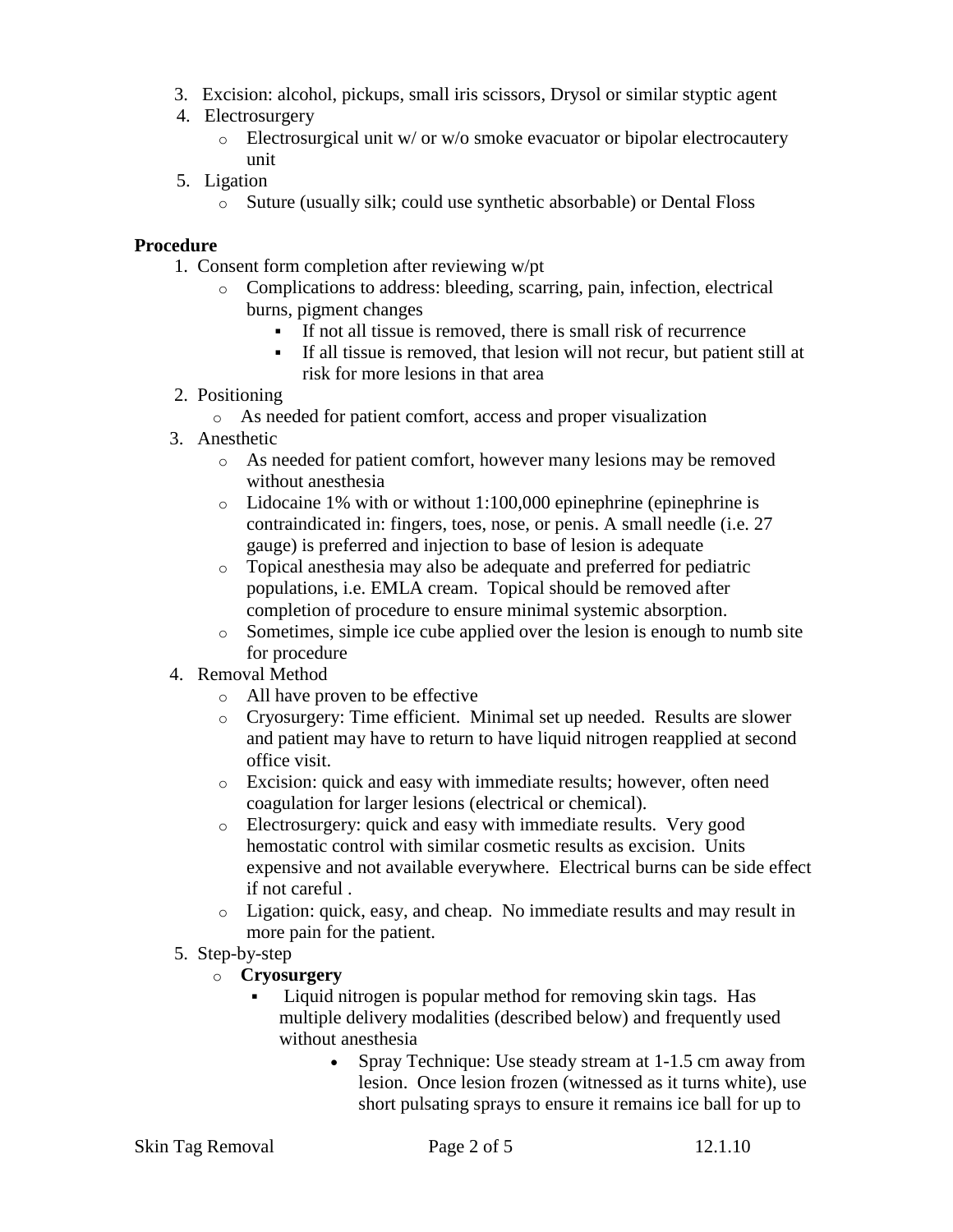30 seconds. Should be allowed to thaw before second freezing

- Cotton Swab Technique: Dip cotton swab in glass of liquid nitrogen, then place with only mild pressure on lesion; remain there until ice ball forms for up to 30 seconds. Allow to thaw before re-applying.
- Pickups Technique: Dip pickups in glass of liquid nitrogen, then grasp base of skin tag with cold pickups. Allow an ice ball to form before releasing. Allow to thaw before repeating.
- Each cryotherapy technique usually repeated once, for total of two freeze-thaw cycles.
- o **Excision**
	- Wipe lesion with alcohol. Pre-treatment with aluminum chloride can help.
	- Grasp lesion with pickups
	- Excise thin stalk of skin tag flat to skin w/sharp iris scissors, a 15 blade scalpel, or a Dermablade
	- CONSIDER local application of **aluminum chloride**, Monsel's solution or silver nitrate for hemostasis
		- Silver nitrate may leave silver salt tattoo formation
	- Alternative
		- Use iris scissor, as you close scissor, lift up slightly to trim off at base of skin tag. This prevents too much skin from being removed w/use of pickups

# o **Electrosurgery**

- Simple procedure that produces coagulation effect as lesion is removed
- Anesthesia not usually needed unless a larger lesion. When needed, injectable lidocaine with or without epi can suffice (see Anesthesia above)
- Power settings, usually starting low around 10 watts and increase as needed
- Avoid prepping the lesion with alcohol or ethyl chloride to minimize skin burns
- **Electrodessication** 
	- Electrode is placed in contact with the lesion to produce the desired destructive effects
	- With pickups, grab the apex of the skin tag and then lance the lesion using the electrode at the base. Electrode can be used to halt any further blood loss.
- Electrosection
	- Uses electrode as cutting blade to remove lesion with very little blood loss.
	- Used on lowest power setting possible to minimize heat damage and produce similar cosmetic results as a scalpel.
	- Usually reserved for larger lesions or those with wide bases.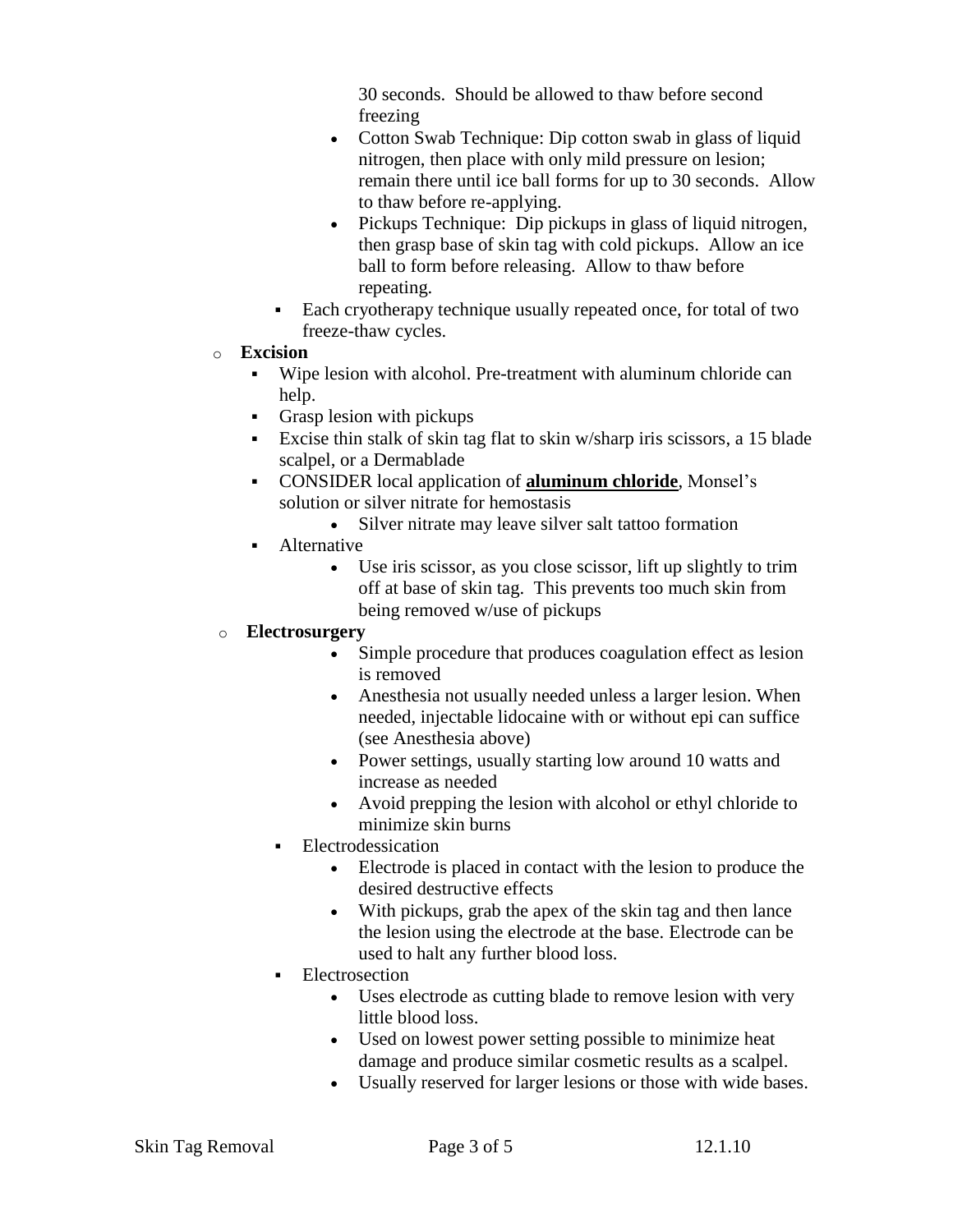- $\blacksquare$  If electrosection used, leaving a wide/full thickness lesion/site, suture may be needed
- o **Ligation**
	- No anesthetic needed
	- Dental floss or suture can be used to throw a knot around the base leading to ischemic necrosis of the lesion
	- Not practiced as much because of the time (several days) it takes to fall off. Some view as a rudimentary technique, but is effective and relatively painless.
- 6. Post-Procedure
	- o Review signs or symptoms of infection with patient
	- o In many cases, especially for tags with very small bases, no after care needed
	- o Cryotherapy
		- Tag will become necrotic and fall off at home
		- Wash & pat dry daily
		- Band-aid if desired
	- o Excision
		- Consider a bit of topical antibiotic ointment to promote moist wound healing and decrease scab formation
		- Band-aid if desired…not advisable in hairy areas, axilla or groin
		- **Wash & pat dry daily**
	- o Electrosurgery
		- Wounds heal by secondary intention; need only daily cleaning with topical antibiotic application and adhesive bandage
		- If electrosection used, leaving a wide/full thickness scar, suture may be needed
	- o Ligation
		- Skin tag will become necrotic and fall off at home
		- Can keep clean and cover with a bandage to reduce irritation
	- o Let patients know that new skin tags may appear in the same area, but usually do not result from same lesion. With use of cryotherapy, lesions may need repeated treatment before falling off.

## **Pearls**

- 1.Excisional approach
	- o Aluminum Chloride very effective to prevent excessive bleeding after skin tag removed.

## **Complications**

1.Listed above in consent

## **Follow Up**

1.None required